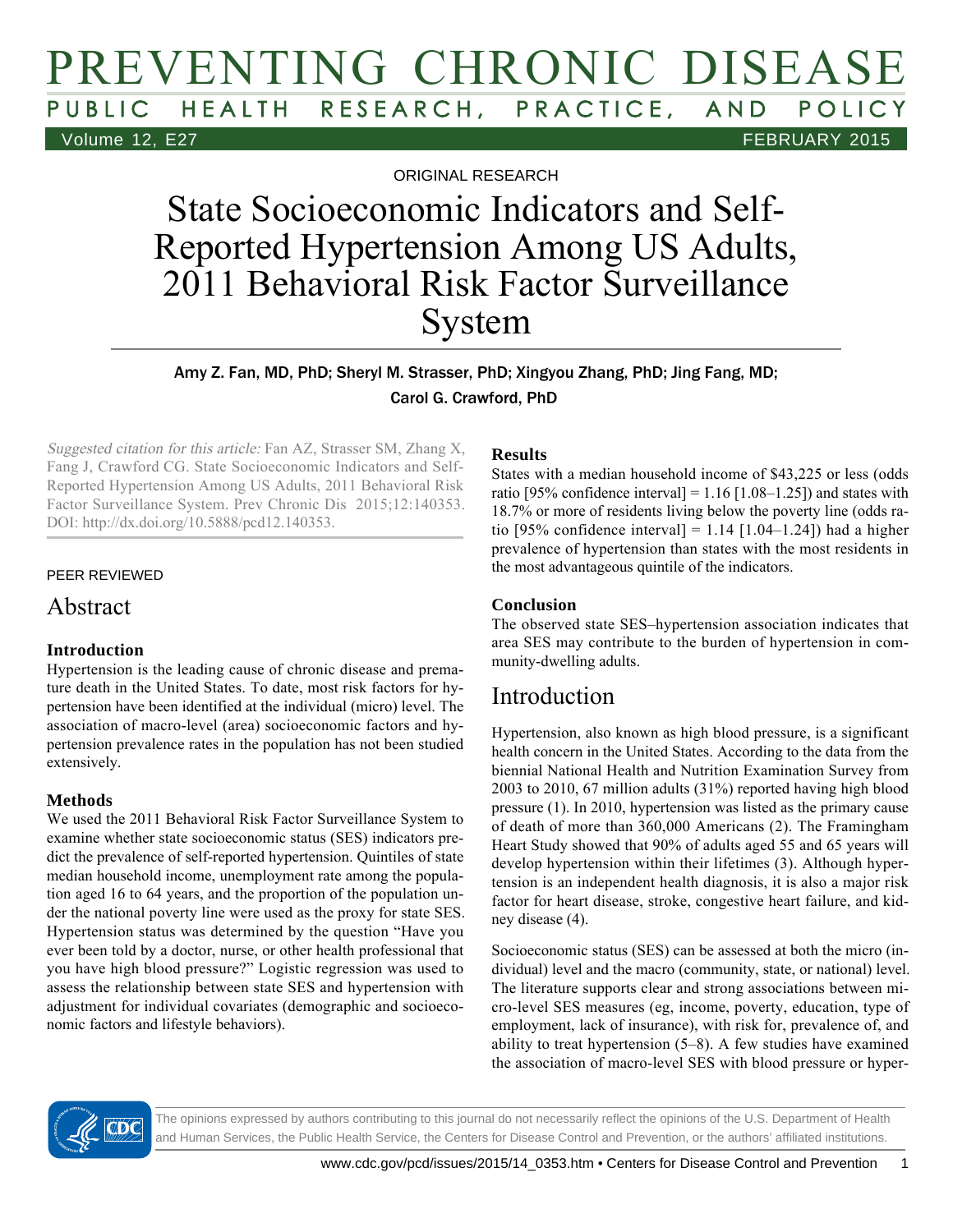tension, and the findings are mixed (5,9,10). Most studies examined neighborhood contexts, which are smaller units than states. The objective of this study was to investigate whether state SES indicators are predictive of the prevalence of hypertension independent of the individual demographic, socioeconomic, and lifestyle risk factors.

# Methods

### Data sources and state variables

The Behavioral Risk Factor Surveillance System (BRFSS), launched by the Centers for Disease Control and Prevention (CDC) in 1984, is an ongoing, state-based surveillance system that conducts telephone health surveys of noninstitutionalized US adults aged 18 years or older in all 50 states, the District of Columbia, and US territories. The number of US households that have a cellular telephone but no landline telephone is rising steadily. To maintain survey coverage and validity, BRFSS has included cellular telephones in its samples since 2011 (11). In addition, beginning with the 2011 dataset, raking (iterative proportional fitting) succeeded poststratification as the sole BRFSS statistical weighting method to account for discrepancies between the demographic characteristics of respondents and the target population caused by declining response rates (12). Response rates for BRFSS are calculated according to standards set by the American Association of Public Opinion Research Response Rate formula number four (13). The response rate is the number of respondents who completed the survey as a proportion of all eligible and likely eligible persons. Data from US territories were not included in our analysis. The median landline survey response rate for all states and Washington, DC, in 2011 was 53.0% and ranged from 37.4% to 66.5%. The median cellular telephone survey response rate for all states and Washington, DC, in 2011 was 27.9% and ranged from 20.2% to 54.0%. The median of the combined weighted response rate for all states and Washington, DC, in 2011 was 49.7% and ranged from 33.8% to 64.1% (14). More information on data collection, quality control, and other survey or analytic methodologic procedures can be found on the BRFSS website (www.cdc.gov/brfss). We restricted our analysis to the data from respondents with no missing values for any covariate or the dependent variable ( $N = 446,137$ ).

The American Community Survey (ACS) is a nationwide survey conducted in all US counties. The ACS collects and produces economic, social, demographic, and housing information annually. Approximately 3 million housing unit addresses are sampled annually throughout the United States and Puerto Rico. Data for 3 state SES variables were obtained from the 2011 ACS: 1) percentage of people below the national poverty level in the previous 12 months, 2) unemployment rate among the population aged 16 to 64 years, and 3) median household income. A higher proportion of people below the national poverty level, low employment-to-population ratio, and low median household income indicate economically distressed states. We obtained quintiles of these state variables and merged their quintile variables with BRFSS data by state.

All respondents were asked, "Have you ever been told by a doctor, nurse, or other health professional that you have high blood pressure?" Women who were hypertensive only during pregnancy were not regarded as having hypertension. All the other respondents who answered yes to the first question were categorized as having diagnosed hypertension.

### Individual covariates

Consumption of fruits and vegetables per day. Respondents were asked 6 questions to assess their consumption of fruits and vegetables: 1) "How often do you drink fruit juices such as orange, grapefruit, or tomato?" 2) "Not counting juice, how often do you eat fruits?" 3) "How often do you eat green salad?" 4) "How often do you eat potatoes, not including French fries, fried potatoes, or potato chips?" 5) "How often do you eat carrots?" 6) "Not counting carrots, potatoes, or salad, how many servings of vegetables do you usually eat? (Example: a serving of vegetables at both lunch and dinner would be 2 servings.)"

The response set included servings per day, week, month, or year; "never"; "don't know/not sure"; and refusal. Servings of fruit or vegetable consumed were calculated separately. Total number of servings of fruits and vegetables per day was calculated. Quintiles of this variable were obtained.

Body mass index (BMI) category. Respondents' BMI (weight [kg]/height [m<sup>2</sup>]) was calculated from their self-reported weight and height. Underweight is defined as a BMI of less than 18.5, normal weight is a BMI of 18.5 to 24.9, overweight is a BMI of 25.0 to 29.9, and obese is a BMI of 30.0 or higher.

Smoking status. Two questions were used to determine smoking status: "Have you smoked at least 100 cigarettes in your entire lifetime?" and "Do you now smoke cigarettes every day, some days, or not at all?" Respondents who reported having never smoked 100 cigarettes in their lifetime were categorized as never smokers. Respondents who reported having smoked 100 cigarettes in their lifetime and who were currently smoking were categorized as current smokers. Respondents who reported having smoked 100 cigarettes in their lifetime and who were not smoking now were categorized as former smokers.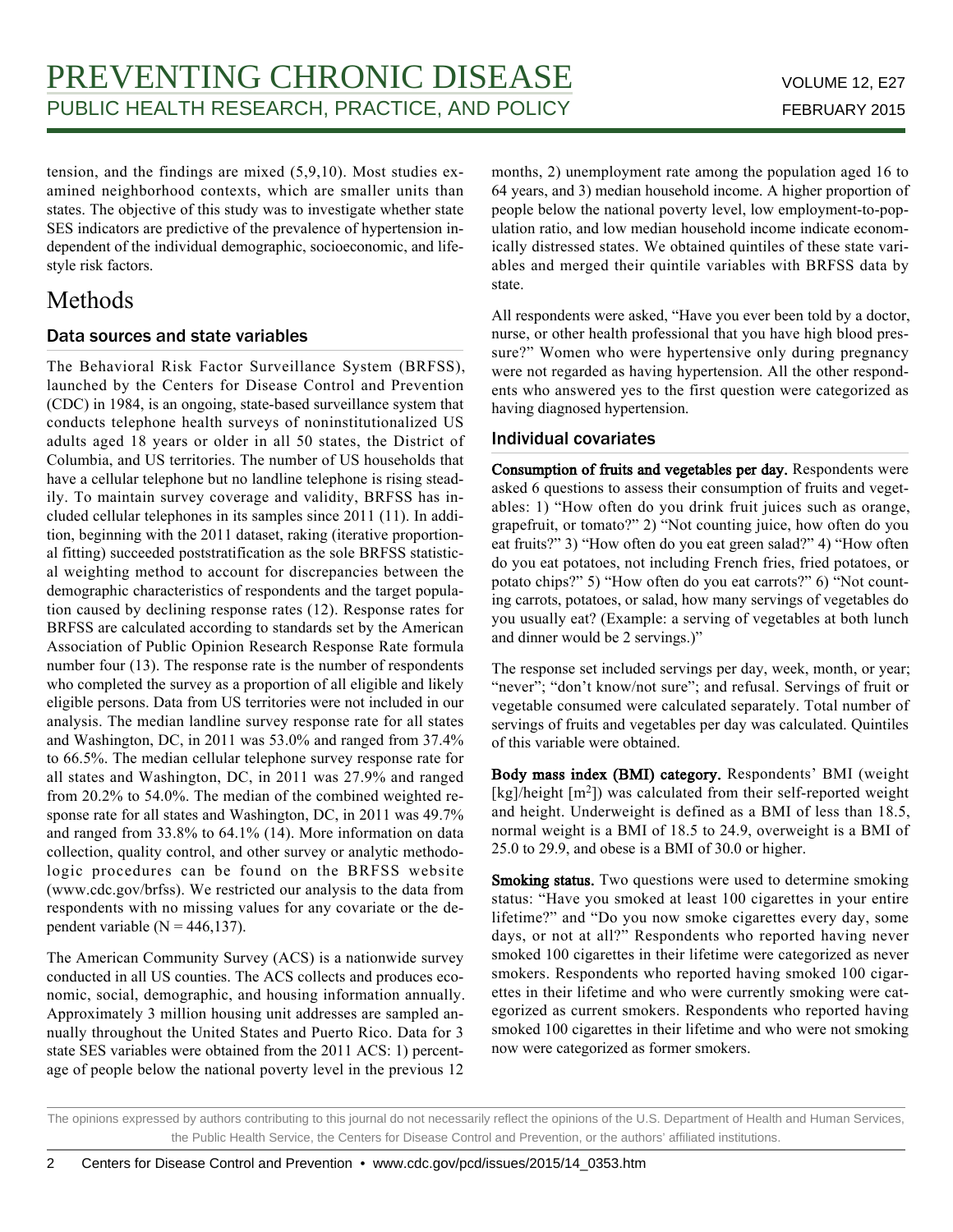Exercise/leisure physical activity. Respondents were asked "During the past month, other than your regular job, did you participate in any physical activities or exercises such as running, calisthenics, golf, gardening, or walking for exercise?" Those who answered no to this question were categorized as having engaged in no exercise/leisure physical activity.

Heavy and binge drinking. Four questions were used to assess whether a respondent had engaged in harmful alcohol consumption: 1) "During the past 30 days, have you had at least 1 drink of any alcohol beverages such as beer, wine, a malt beverage, or liquor?" 2) "During the past 30 days, how many days per week or per month did you have at least 1 drink of any alcohol beverage?" 3) "One drink is equivalent to 12 ounces of beer, a 5-oz glass of wine, or a drink with 1 shot of liquor. During the past 30 days on the days when you drank, about how many drinks did you drink on the average?" 4) "Considering all types of alcohol beverages, how many times during the past 30 days did you have  $x (x = 5$  for men and 4 for women) or more drinks on an occasion?" Men who reported drinking more than 2 alcoholic beverages per day and women who reported drinking more than 1 alcoholic beverage per day were categorized as heavy drinkers. Men who reported having 5 or more drinks per occasion and women who reported having 4 or more drinks per occasion were categorized as binge drinkers.

Other covariates. Covariates included sex, age (18–34, 35–44, 45–54, 55–64,  $\geq 65$  years), race/ethnicity (non-Hispanic white, non-Hispanic black, other non-Hispanic, Hispanic), education attainment (less than high school graduate, high school graduate or equivalent, some college, college degree or more), marital status (married, previously married, never married), annual household income (<\$15,000; \$15,000–\$24,999; \$25,000–\$34,999;  $$35,000–$49,999$ ;  $\geq $50,000$ ; do not know/missing), and employment status (employed, unemployed, retired, unable to work, other).

### Statistical analysis

The distributions of demographic variables in the study population were estimated by incorporating final combined landline telephone and cellular telephone weight in SAS-callable SUDAAN. The final weight in the BRFSS data was rescaled before hierarchical logistic regression models were fit with generalized linear mixed models (GLMM) using PROC GLIMMIX in SAS (SAS Institute, Inc). GLIMMIX procedure is a useful tool for hierarchical modeling with discrete responses. Two-level (individuals nested within states) random-intercept logistic models were used. Similar multilevel models have been used by other public health researchers (15,16). The associations between state socioeconomic factors and hypertension status were examined with adjustment for individual covariates. For comparison, we also fit logistic regression models using RLOGIST in SUDAAN (RTI International). Statistical significance was assessed by a Wald test at  $P < .05$ .

To assess the interaction between state SES variables and individual characteristics, we also constructed a series of GLMM with the following terms entered to predict the prevalence of hypertension: 1) individual characteristics (age, sex, race/ethnicity, employment status, education attainment, marital status, household income, fruit and vegetable intake, leisure physical activity, BMI category, smoking status, binge drinking habit, and heavy drinking habit), 2) the dummy state SES variable (dichotomized by regrouping the quintiles based on preceding analysis to facilitate interpretation of the results), and 3) the interaction term between an individual characteristic and the dummy state SES variable. These GLMM models were used to examine whether the effect of the state SES variables on our outcome depends on values of an individual characteristic. A P value of less than .05 indicates that the effect of a state SES variable differs significantly across categories of an individual characteristic. Analyses were performed using SAS version 13 or SAS-Callable SUDAAN version 13.2 (SAS Institute Inc).

## Results

The prevalence of self-reported hypertension was 32.8% in the United States in 2011 (standard error [SE], 0.1%). The prevalence varied by state, ranging from 24.1% (SE, 0.5%) in Utah to 40.9% (SE, 0.8%) in Alaska.

The adjusted odds ratios (AORs; 95% confidence interval [CI]) from PROC GLIMMIX (Table 1) show that the following individual characteristics were associated with higher odds of self-reported hypertension: being male; being older; being non-Hispanic black or non-Hispanic other (rather than non-Hispanic white); being previously married; having low education attainment; having low annual household income; being unemployed, retired, or unable to work; having low consumption of fruits and vegetables; being overweight or obese; being a former or current smoker; having no leisure physical activity or exercise; and heavy or binge drinking.

According to the 2011 ACS, the proportion of people below the national poverty level in the previous 12 months ranged from 8.8% (New Hampshire) to 22.6% (Mississippi); the unemployment rate among the population 16 to 64 years of age ranged from 2.7% (North Dakota) to 12.1% (Michigan); and the median household income ranged from \$36,919 (Mississippi) to \$70,004 (Maryland). The association of these state socioeconomic indicators with the prevalence of self-reported hypertension was examined by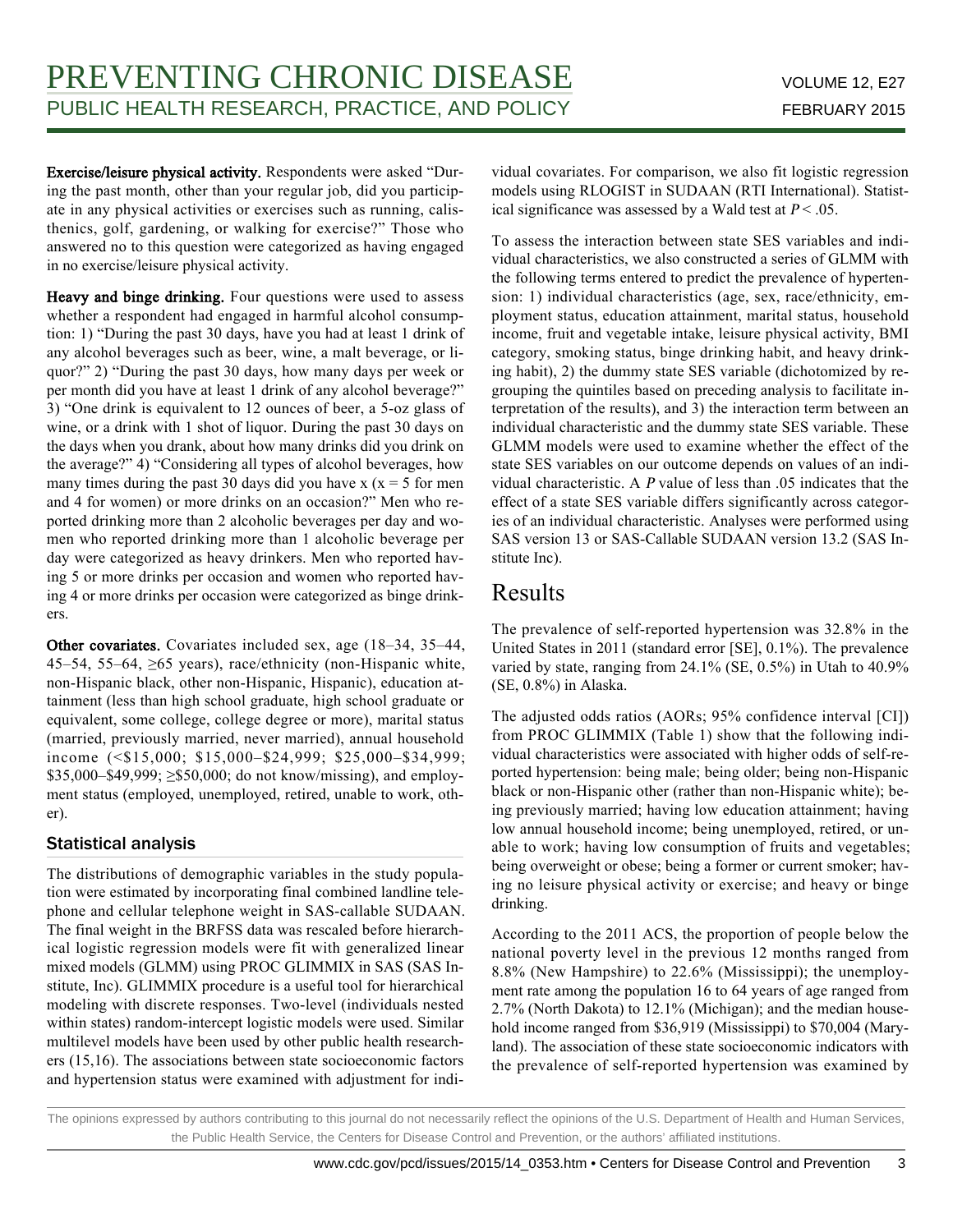GLIMMIX (Table 2). After adjustment for individual characteristics (age, sex, race/ethnicity, marital status, education attainment, annual household income, employment status, leisure physical activity or exercise, fruit and vegetable intake, BMI category, smoking status, binge drinking, and heavy drinking), adults who resided in states with a median household income (\$43,225 or less) were associated with a 16% higher odds of hypertension compared with adults from states with median household income of \$58,814 or more (AOR [95% CI] = 1.16 [1.08–1.25]). Adults who resided in states with 18.7% or more of the population living below the poverty line had 14% higher odds of hypertension compared with adults who resided in states having 11.8% or less of the population living below the poverty line (AOR [95% CI] =  $1.14$ [1.04–1.24]). State unemployment rate was not associated with the odds of prevalence of hypertension in multivariate-adjusted models. This variable was not included in further interaction effects analysis. The results from RLOGIST were consistent with those obtained from GLIMMIX.

We dichotomized the state poverty level (percentage of population below the national poverty line  $\geq 16.5\%$  vs others) and median household income (median household income ≤\$43,225 vs others) by regrouping state quintiles based on the results presented above and conducted an interaction effects analysis (Table 3). Some significant interactions between individual and state variables were shown. For example, the low state SES appeared to impose stronger adverse effects on self-reported hypertension for women than for men. Adults aged 18–34 years and adults who never married did not seem to be significantly affected by state SES in terms of hypertension prevalence. Adults of Hispanic origin and adults with less than a high school education were not significantly affected by state poverty level. Adults who were unable to work were the most affected by low state SES of all employment status categories (30% and 38% higher odds of reporting hypertension for state-level high poverty and low household income, respectively).

# **Discussion**

This study indicated that states with low median household incomes and high percentages of the population below the poverty line were significantly associated with high prevalence of self-reported hypertension independent of individual SES and other characteristics. These findings align with those of other studies that documented variations in cardiovascular morbidity and mortality risk across communities with differential socioenvironmental characteristics. For example, the Atherosclerosis Risk in Communities

Study indicated that increased neighborhood disadvantage (low median household income, median house value, and occupational categories) was associated with increased systolic blood pressure (17).

There are large state variations in the prevalence of self-reported hypertension (ranging from 24.1% to 40.9% in 2011). Our early report showed that self-reported hypertension prevalence was higher in the southern United States than in other regions (18). Median household income is generally lower in the southern states than elsewhere in the United States (www.census.gov/hhes/www/ income/data/statemedian/).

The mechanisms underlying the association of state SES indicators with hypertension prevalence remain to be explored. State SES may influence an individual's health through the association with community and individual SES. In our study, the state SES characteristics were significantly associated with individual SES variables (data not shown). However, state SES may affect one's health by shaping the quality and quantity of social services as well as the physical environment. The data showed that the state median household income level had adverse effects on self-reported hypertension superimposed over the individual household income (the effects are additive). The association of state SES with self-reported hypertension were consistent across all categories of fruit and vegetable intake, exercise, BMI, smoking, and heavy drinking status (ie, no interactions were found).

The literature documents interactions between macro-level and individual SES on health and health-related outcomes. For example, Wilson et al demonstrated the buffering effect of family SES on the negative health consequences of living in low-SES neighborhoods for healthy black adolescents (9). Evidence indicates that education and income do not translate into the same level of financial and housing opportunities for different ethnic groups (19,20). A middle-class person who lives in a poor community may remain exposed to suboptimal conditions associated with that community. In our study, we also found interactions between state and individual SES and demographic variables. Women (vs men) and adults who were unable to work (vs adults with other employment status) were more vulnerable to the effects of disadvantageous state SES on hypertension risk. Nonetheless, young adults and adults who had never married were less likely to be affected by disadvantageous state SES. This is understandable because these groups overall are resilient to hypertension risk, possibly because of young age. The accumulated effects of disadvantaged macrolevel SES may not manifest until older age. Adults of Hispanic origin and adults with less than high school education were least affected by state poverty level. Adults of Hispanic origin may be more resilient to hypertension risk. This racial/ethnic group was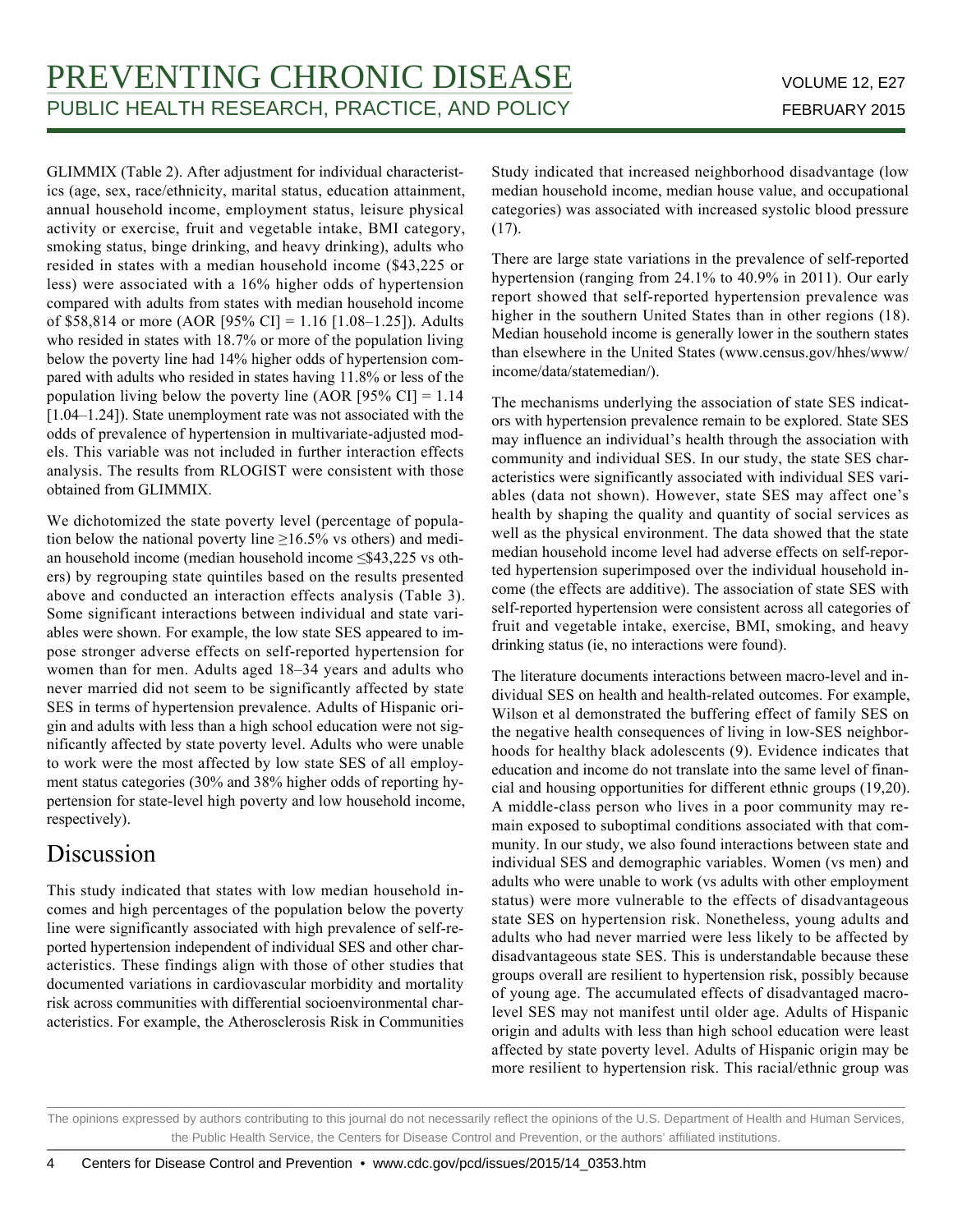14% less likely to report hypertension than non-Hispanic whites (Table 1). An alternative explanation for the "Hispanic paradox," however, may be lower awareness of hypertension because of limited access to the health care system (21). In addition, adults with less than a high school education did not seem to benefit from high state SES. Policy and program implications should be addressed if these interactions between state and individual attributes are verified in further studies.

Most research using BRFSS data did not account for the potential importance of state attributes in influencing individual outcomes. The state SES is not equivalent to individual data aggregated to the state level. The SES indicators from different levels may come from different sources and have their unique associations with and contribution to health outcomes. In this study, the individual and state SES variables were found to be significantly independently associated with the prevalence of hypertension.

Our study has limitations. The status of diagnosed hypertension as well as demographic and lifestyle behaviors — were all self-reported and are subject to recall bias and inaccuracies. We considered only a limited battery of state SES variables and did not consider other contextual variables including environmental factors such as public park areas, crime rate (which can affect people's access to and engagement in outdoor activities), access to healthful foods, and the local density of fast-food restaurants. These factors may influence the prevalence of hypertension in the population. For convenience, we sometimes illustrated the findings assuming causal inference. However, we could not draw conclusions on causal relationships between the predictors/interactions and the outcome because of the cross-sectional nature of BRFSS. The results from the state data may not directly be used to design community-level interventions. In addition, the findings of this study may not be generalizable to geographic areas other than the United States.

Prevention and control of hypertension are key elements in CDC's state program for chronic disease prevention (22). Identification of risk factors of hypertension, at the individual and macro level, could guide efforts to optimize public health interventions. Together with other reports underscoring the importance of neighborhood characteristics, this study further suggests that hypertension risk may be influenced by societal structures, institutions, norms, and policies that may underlie geographic differences in chronic disease risk. Further comprehensive studies should examine how communities with similar or different demographic or socioeconomic profiles may have distinct disease patterns and whether those differences can be explained by differences in health care access, equitable policies, social norms, comprehensive public health capacities, and scope of services. Examination of interactions

between determinants at different levels can also be used to design targeted interventions. Lifestyle modification programs for individuals may achieve better results if evidence-based communitylevel intervention components are incorporated.

# Acknowledgments

The authors completed the projects as federal employees and received no additional funding or financial support.

# Author Information

Corresponding Author: Amy Z. Fan, Population Health Surveillance Branch, Division of Population Health, National Center for Chronic Disease Prevention and Health Promotion, Centers for Disease Control and Prevention, 4770 Buford Hwy NE, Mail Stop F64, Atlanta, GA 30341. Telephone: 770-488- 3783. Email: afan@cdc.gov.

Author Affiliations: Sheryl M. Strasser, School of Public Health, Georgia State University, Atlanta, Georgia; Xingyou Zhang, Jing Fang, Carol G. Crawford, Centers for Disease Control and Prevention, Atlanta, Georgia.

# References

- Centers for Disease Control and Prevention. Vital signs: 1. awareness and treatment of uncontrolled hypertension among adults — United States, 2003–2010. MMWR Morb Mortal Wkly Rep 2012;61:703–9.
- 2. Go AS, Mozaffarian D, Roger VL, Benjamin EJ, Berry JD, Blaha MJ, et al.;American Heart Association Statistics Committee and Stroke Statistics Subcommittee. Heart disease and stroke statistics—2014 update: a report from the American Heart Association. Circulation 2014;129(3):e28–e292.
- 3. Vasan RS, Beiser A, Seshadri S, Larson MG, Kannel WB, D'Agostino RB, et al. Residual lifetime risk for developing hypertension in middle-aged women and men: the Framingham Heart Study. JAMA 2002;287(8):1003–10.
- Centers for Disease Control and Prevention. High blood 4. pressure facts. http://www.cdc.gov/bloodpressure/facts. Accessed September 12, 2011.
- 5. Grotto I, Huerta M, Sharabi Y. Hypertension and socioeconomic status. Curr Opin Cardiol 2008;23(4):335–9.
- Lehman BJ, Taylor SE, Kiefe CI, Seeman TE. Relationship of 6. early life stress and psychological functioning to blood pressure in the CARDIA study. Health Psychol 2009; 28(3):338–46.

The opinions expressed by authors contributing to this journal do not necessarily reflect the opinions of the U.S. Department of Health and Human Services, the Public Health Service, the Centers for Disease Control and Prevention, or the authors' affiliated institutions.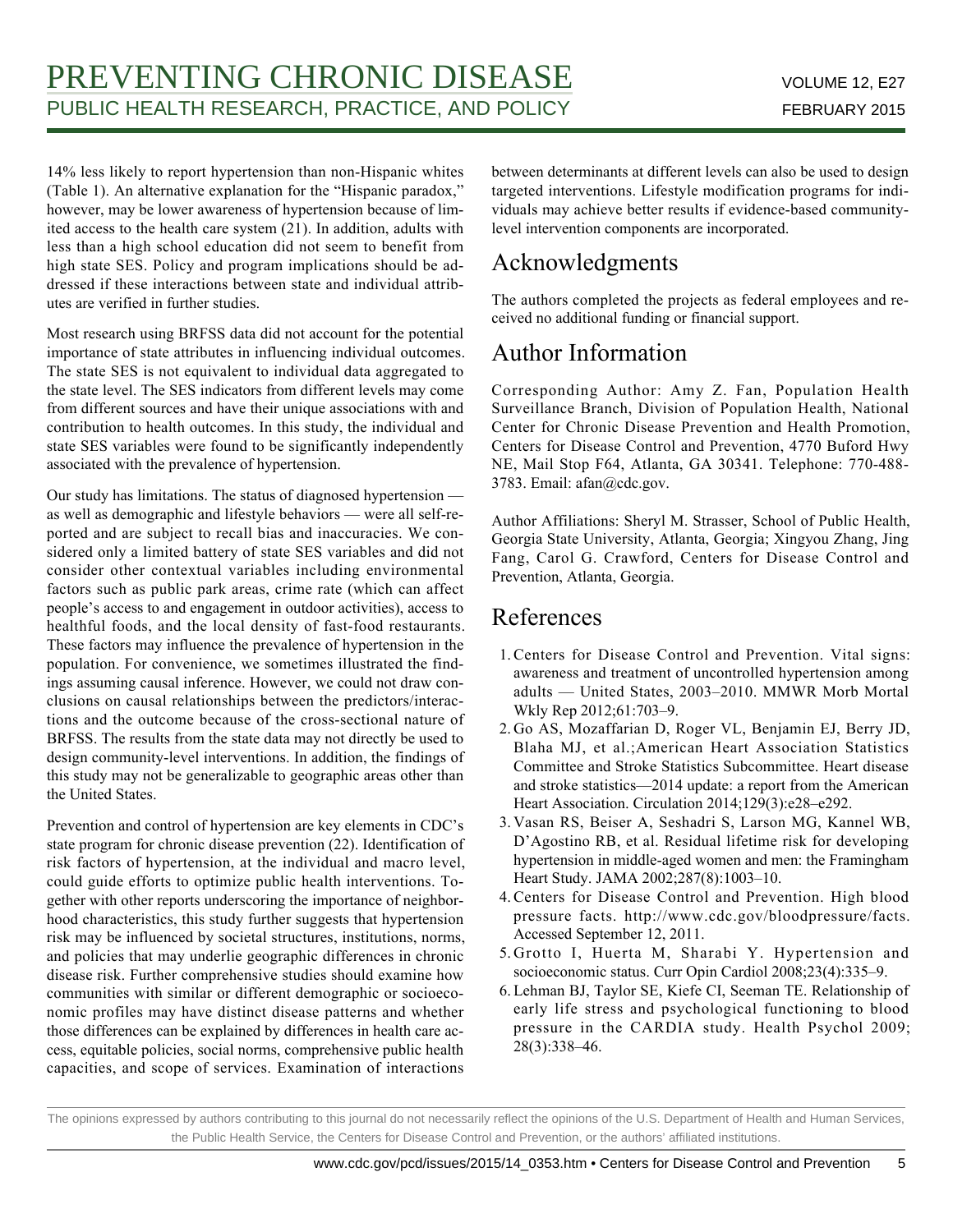# PREVENTING CHRONIC DISEASE VOLUME 12, E27 PUBLIC HEALTH RESEARCH, PRACTICE, AND POLICY FEBRUARY 2015

- 7. Ostchega Y, Hughes JP, Wright JD, McDowell MA, Louis T. Are demographic characteristics, health care access and utilization, and comorbid conditions associated with hypertension among US adults? Am J Hypertens 2008; 21(2):159–65.
- 8. Steptoe A, Marmot M. Psychosocial, hemostatic, and inflammatory correlates of delayed poststress blood pressure recovery. Psychosom Med 2006;68(4):531–7.
- Wilson DK, Kliewer W, Plybon L, Sica DA. Socioeconomic 9. status and blood pressure reactivity in healthy black adolescents. Hypertension 2000;35(1 Pt 2):496–500.
- McGrath JJ, Matthews KA, Brady SS. Individual versus 10. neighborhood socioeconomic status and race as predictors of adolescent ambulatory blood pressure and heart rate. Soc Sci Med 2006;63(6):1442–53.
- 11. Centers for Disease Control and Prevention. Methodologic changes in the Behavioral Risk Factor Surveillance System in 2011 and potential effects on prevalence estimates. MMWR Morb Mortal Wkly Rep 2012;61(22):410–3.
- 12. Centers for Disease Control and Prevention. Behavioral Risk Factor Surveillance System fact sheet: raking. http:// www.health.mo.gov/data/brfss/BRFSSweightingmethod.pdf. Accessed January 6, 2015.
- 13. The American Association for Public Opinion Research. Standard definitions: final dispositions of case codes and outcome rates for surveys; 2011. http://www.aapor.org/ AAPORKentico/AAPOR\_Main/media/MainSiteFiles/ StandardDefinitions2011\_1.pdf. Accessed January 7, 2015.
- 14. Centers for Disease Control and Prevention. Behavioral Risk Factor Surveillance System 2011 summary data quality report. 2011[September, 2013]. http://www.cdc.gov/brfss/pdf/ 2011 Summary Data Quality Report.pdf.
- 15. Diez-Roux AV, Link BG, Northridge ME. A multilevel analysis of income inequality and cardiovascular disease risk factors. Soc Sci Med 2000;50(5):673–87.
- 16. Jia H, Moriarty DG, Kanarek N. County-level social environment determinants of health-related quality of life among US adults: a multilevel analysis. J Community Health 2009;34(5):430–9.
- 17. Diez-Roux AV, Nieto FJ, Muntaner C, Tyroler HA, Comstock GW, Shahar E, et al. Neighborhood environments and coronary heart disease: a multilevel analysis. Am J Epidemiol 1997;146(1):48–63.
- 18. Centers for Disease Control and Prevention. Self-reported hypertension and use of antihypertensive medication among adults — United States, 2005–2009. MMWR Morb Mortal Wkly Rep 2013;62(13):237–44.
- 19. Krieger N, Rowley DL, Herman AA, Avery B, Phillips MT. Racism, sexism, and social class: implications for studies of health, disease, and well-being. Am J Prev Med 1993; 9(6,Suppl):82–122.
- 20. Robert SA. Neighborhood socioeconomic context and adult health; the mediating role of individual health behaviors and psychosocial factors. Ann N Y Acad Sci 1999;896(1):465–8.
- 21. Aranda JMJr, Vazquez R. Awareness of hypertension and diabetes in the Hispanic community. Clin Cornerstone 2004; 6(3):7–13, discussion 14–5.
- 22. Centers for Disease Control and Prevention. State public health actions to prevent and control diabetes, heart disease, obesity and associated risk factors and promote school health. Centers for Disease Control and Prevention; 2013. http://www.cdc.gov/ chronicdisease/about/statepubhealthactions-prevcd.htm. Accessed June 17, 2014.

The opinions expressed by authors contributing to this journal do not necessarily reflect the opinions of the U.S. Department of Health and Human Services, the Public Health Service, the Centers for Disease Control and Prevention, or the authors' affiliated institutions.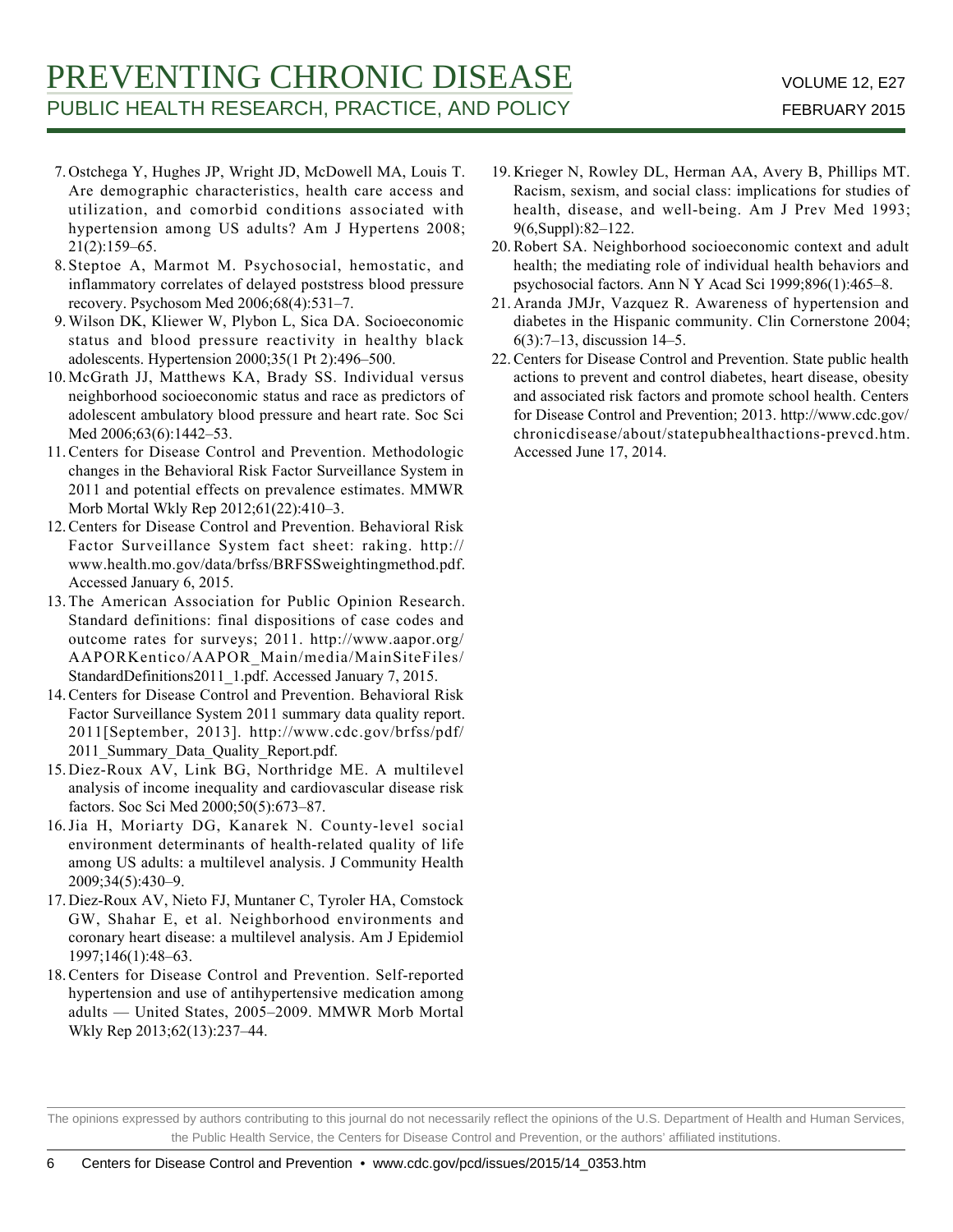# Tables

#### Table 1. Association Between Demographic and Behavioral Characteristics and Self-Reported Hypertension Status, 2011 Behavioral Risk Factor Surveillance System ( $N = 446,137$ )<sup>a</sup>

| Characteristic                                                                                                        | % (SE)     | Hypertension Prevalence, % (SE) | <b>AOR (95% CI)</b> |  |  |  |
|-----------------------------------------------------------------------------------------------------------------------|------------|---------------------------------|---------------------|--|--|--|
| <b>Sex</b>                                                                                                            |            |                                 |                     |  |  |  |
| Male                                                                                                                  | 49.8 (0.2) | 33.8(0.2)                       | $1.26(1.24 - 1.27)$ |  |  |  |
| Female                                                                                                                | 50.2(0.2)  | 31.3(0.2)                       | 1 [Reference]       |  |  |  |
| Age, y                                                                                                                |            |                                 |                     |  |  |  |
| $18 - 34$                                                                                                             | 29.8 (0.2) | 10.8(0.2)                       | $0.09(0.08 - 0.09)$ |  |  |  |
| $35 - 44$                                                                                                             | 17.5(0.1)  | 21.3(0.3)                       | $0.17(0.16 - 0.17)$ |  |  |  |
| $45 - 54$                                                                                                             | 19.2(0.1)  | 34.5(0.3)                       | $0.30(0.29 - 0.31)$ |  |  |  |
| 55-64                                                                                                                 | 15.6(0.1)  | 50.2(0.3)                       | $0.56(0.54 - 0.57)$ |  |  |  |
| $\geq 65$                                                                                                             | 17.8(0.1)  | 63.5(0.2)                       | 1 [Reference]       |  |  |  |
| Race/ethnicity                                                                                                        |            |                                 |                     |  |  |  |
| White, non-Hispanic                                                                                                   | 67.8(0.2)  | 33.5(0.1)                       | 1 [Reference]       |  |  |  |
| Black, non-Hispanic                                                                                                   | 11.0(0.1)  | 40.6(0.5)                       | $1.58(1.54 - 1.62)$ |  |  |  |
| Hispanic                                                                                                              | 13.3(0.1)  | 23.7(0.4)                       | $0.86(0.83 - 0.88)$ |  |  |  |
| Other, non-Hispanic                                                                                                   | 7.9(0.1)   | 28.3(0.5)                       | $1.15(1.12 - 1.18)$ |  |  |  |
| Marital status <sup>b</sup>                                                                                           |            |                                 |                     |  |  |  |
| Married                                                                                                               | 50.7(0.2)  | 34.2(0.2)                       | $1.05(1.02 - 1.07)$ |  |  |  |
| Previously married                                                                                                    | 19.9(0.1)  | 48.6 (0.3)                      | $1.23(1.20 - 1.26)$ |  |  |  |
| Never married                                                                                                         | 29.4(0.2)  | 18.8(0.3)                       | 1 [Reference]       |  |  |  |
| Education                                                                                                             |            |                                 |                     |  |  |  |
| <high graduate<="" school="" td=""><td>14.3(0.1)</td><td>37.3(0.4)</td><td><math>1.23(1.20 - 1.27)</math></td></high> | 14.3(0.1)  | 37.3(0.4)                       | $1.23(1.20 - 1.27)$ |  |  |  |
| High school graduate                                                                                                  | 29.1(0.1)  | 35.8(0.2)                       | $1.18(1.15 - 1.20)$ |  |  |  |
| Some college                                                                                                          | 30.5(0.2)  | 31.6(0.2)                       | $1.17(1.14 - 1.19)$ |  |  |  |
| ≥College degree                                                                                                       | 26.1(0.1)  | 26.8(0.2)                       | 1 [Reference]       |  |  |  |
| Annual household income, \$                                                                                           |            |                                 |                     |  |  |  |
| $<$ 15,000                                                                                                            | 11.1(0.1)  | 32.4(0.3)                       | $1.17(1.13 - 1.21)$ |  |  |  |
| 15,000-24,999                                                                                                         | 16.0(0.1)  | 37.4(0.4)                       | $1.12(1.09 - 1.15)$ |  |  |  |
| 25,000-34,999                                                                                                         | 10.1(0.1)  | 36.8(0.4)                       | $1.10(1.07 - 1.13)$ |  |  |  |

Abbreviations: AOR, adjusted odds ratio; CI, confidence interval; SE, standard error.

a The estimates were obtained with all individual variables and state variables entered simultaneously in the model.

b Marital status: married includes people who are married or living with a partner; previously married includes people who are divorced, separated, or widowed.

<sup>c</sup> Never smokers are those who reported having never smoked 100 cigarettes in their lifetime; current smokers are those who reported having smoked 100 cigarettes in their lifetime and who currently smoke; former smokers are those who reported having smoked 100 cigarettes in their lifetime but who do not smoke now.

<sup>d</sup> Men who reported drinking more than 2 alcoholic beverages per day and women who reported drinking more than 1 alcoholic beverage per day were categorized as heavy drinkers. Men who reported having 5 or more drinks per occasion and women who reported having 4 or more drinks per occasion were categorized as binge drinkers.

(continued on next page)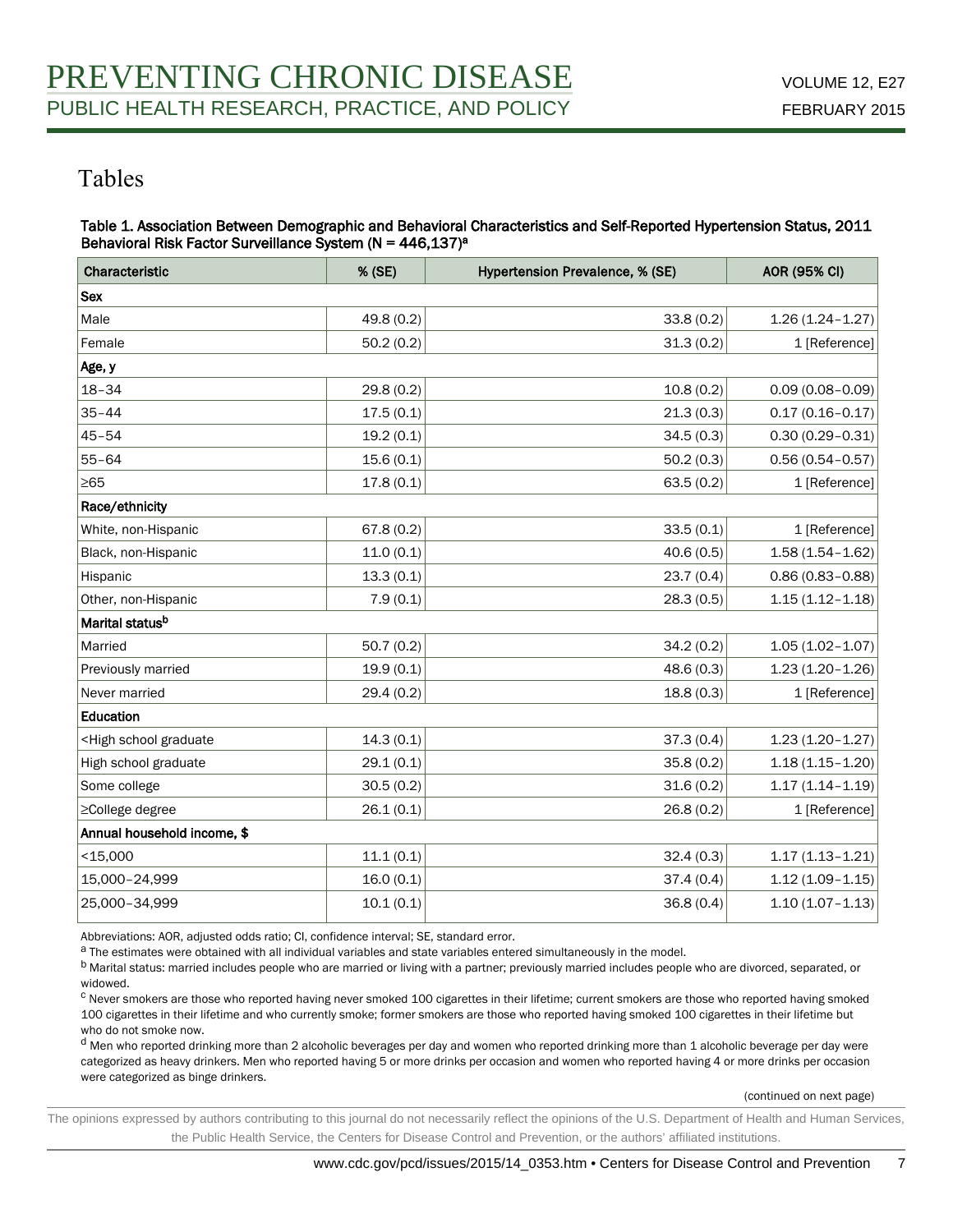#### Table 1. Association Between Demographic and Behavioral Characteristics and Self-Reported Hypertension Status, 2011 Behavioral Risk Factor Surveillance System ( $N = 446,137$ )<sup>a</sup>

| Characteristic                                              | % (SE)    | Hypertension Prevalence, % (SE) | AOR (95% CI)        |  |  |  |
|-------------------------------------------------------------|-----------|---------------------------------|---------------------|--|--|--|
| 35,000-49,999                                               | 12.4(0.1) | 36.0(0.4)                       | $1.07(1.04 - 1.09)$ |  |  |  |
| ≥50,000                                                     | 38.4(0.2) | 33.7(0.4)                       | 1 [Reference]       |  |  |  |
| Don't know/not sure/missing                                 | 12.1(0.1) | 27.7(0.2)                       | $1.00(0.98 - 1.03)$ |  |  |  |
| <b>Employment status</b>                                    |           |                                 |                     |  |  |  |
| Employed                                                    | 55.4(0.2) | 18.4(0.3)                       | 1 [Reference]       |  |  |  |
| Unemployed                                                  | 8.9(0.1)  | 28.4(0.5)                       | $1.19(1.16 - 1.23)$ |  |  |  |
| Retired                                                     | 16.6(0.1) | 61.7(0.2)                       | $1.35(1.32 - 1.39)$ |  |  |  |
| Unable to work                                              | 6.5(0.1)  | 58.1(0.6)                       | $2.21(2.14 - 2.28)$ |  |  |  |
| Other                                                       | 12.6(0.1) | 24.8(0.2)                       | $0.94(0.92 - 0.97)$ |  |  |  |
| Quintiles of servings of fruit and vegetable intake per day |           |                                 |                     |  |  |  |
| $0 - 1.66$                                                  | 21.2(0.1) | 34.4(0.3)                       | $1.08(1.06 - 1.11)$ |  |  |  |
| $1.67 - 2.53$                                               | 20.8(0.1) | 32.9(0.3)                       | $1.05(1.03 - 1.08)$ |  |  |  |
| $2.54 - 3.41$                                               | 19.5(0.1) | 33.4(0.3)                       | $1.06(1.04 - 1.09)$ |  |  |  |
| $3.42 - 4.70$                                               | 18.8(0.1) | 32.6(0.3)                       | $1.04(1.01 - 1.06)$ |  |  |  |
| $4.71 - 39.0$                                               | 19.7(0.1) | 29.1(0.3)                       | 1 [Reference]       |  |  |  |
| Body mass index category (kg/m <sup>2</sup> )               |           |                                 |                     |  |  |  |
| Underweight (<18.5)                                         | 1.9(0.1)  | 17.3(0.8)                       | $0.81(0.75 - 0.86)$ |  |  |  |
| Normal weight (18.5-24.9)                                   | 35.8(0.2) | 20.1(0.2)                       | 1 [Reference]       |  |  |  |
| Overweight (25.0-29.9)                                      | 27.6(0.1) | 33.6(0.2)                       | $1.83(1.80 - 1.86)$ |  |  |  |
| Obese $(\geq 30.0)$                                         | 34.8(0.2) | 48.8 (0.3)                      | $3.78(3.71 - 3.86)$ |  |  |  |
| Smoking status <sup>c</sup>                                 |           |                                 |                     |  |  |  |
| Current smoker                                              | 20.3(0.1) | 30.5(0.3)                       | $1.08(1.06 - 1.10)$ |  |  |  |
| Former smoker                                               | 25.1(0.1) | 43.6(0.3)                       | $1.11(1.10 - 1.14)$ |  |  |  |
| Never smoker                                                | 54.6(0.2) | 28.2(0.2)                       | 1 [Reference]       |  |  |  |
| <b>Exercise</b>                                             |           |                                 |                     |  |  |  |
| Yes                                                         | 74.8(0.1) | 29.7 (0.2)                      | $0.88(0.87 - 0.90)$ |  |  |  |
| No                                                          | 25.2(0.1) | 40.5(0.3)                       | 1 [Reference]       |  |  |  |
| Binge drinking <sup>d</sup>                                 |           |                                 |                     |  |  |  |

Abbreviations: AOR, adjusted odds ratio; CI, confidence interval; SE, standard error.

a The estimates were obtained with all individual variables and state variables entered simultaneously in the model.

b Marital status: married includes people who are married or living with a partner; previously married includes people who are divorced, separated, or widowed.

<sup>c</sup> Never smokers are those who reported having never smoked 100 cigarettes in their lifetime; current smokers are those who reported having smoked 100 cigarettes in their lifetime and who currently smoke; former smokers are those who reported having smoked 100 cigarettes in their lifetime but who do not smoke now.

<sup>d</sup> Men who reported drinking more than 2 alcoholic beverages per day and women who reported drinking more than 1 alcoholic beverage per day were categorized as heavy drinkers. Men who reported having 5 or more drinks per occasion and women who reported having 4 or more drinks per occasion were categorized as binge drinkers.

(continued on next page)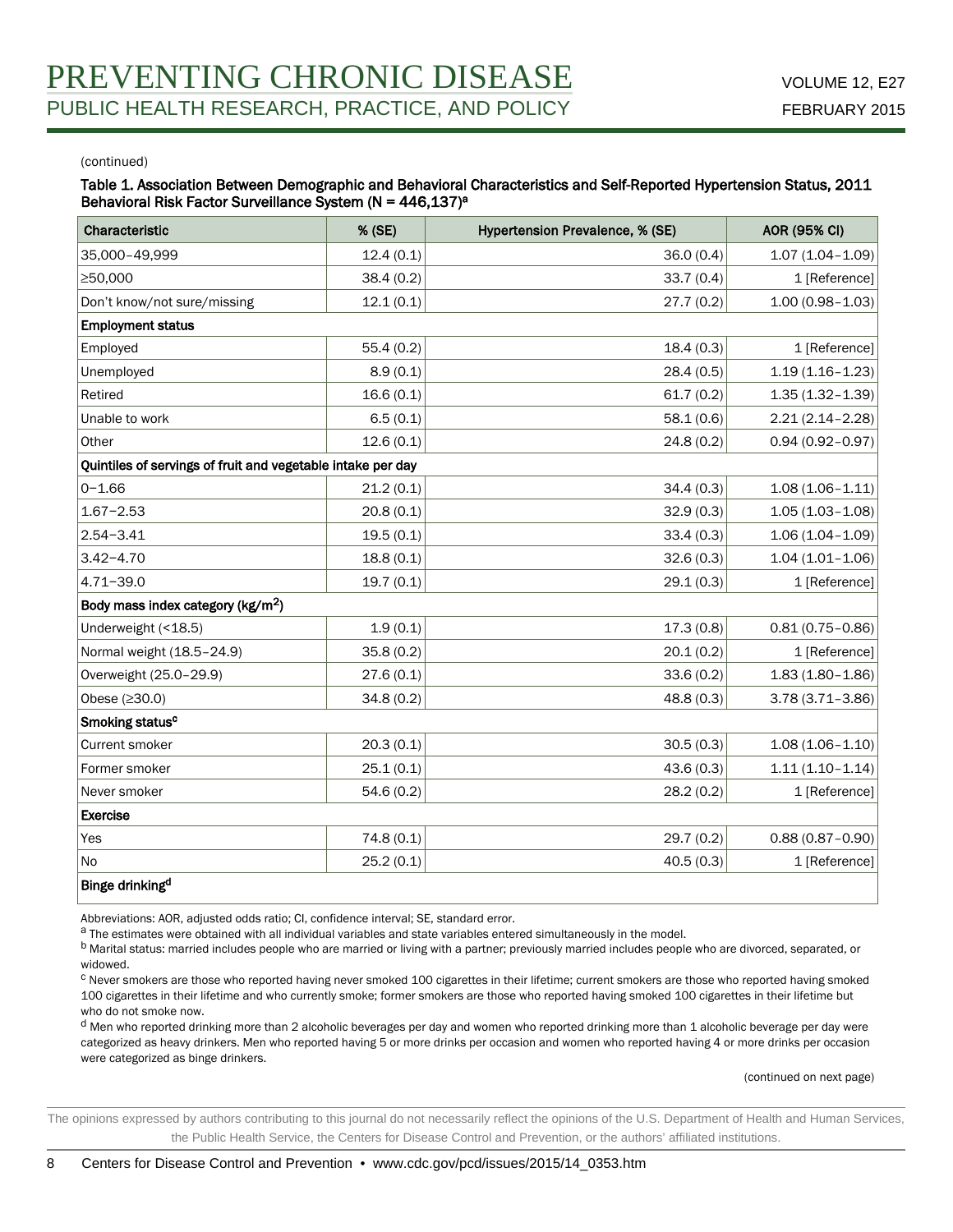#### Table 1. Association Between Demographic and Behavioral Characteristics and Self-Reported Hypertension Status, 2011 Behavioral Risk Factor Surveillance System ( $N = 446,137$ )<sup>a</sup>

| Characteristic              | % (SE)    | Hypertension Prevalence, % (SE) | AOR (95% CI)        |  |  |  |
|-----------------------------|-----------|---------------------------------|---------------------|--|--|--|
| Yes                         | 18.1(0.1) | 23.9(0.3)                       | $1.06(1.04 - 1.08)$ |  |  |  |
| l No                        | 81.9(0.1) | 34.2(0.1)                       | $1$ [Reference]     |  |  |  |
| Heavy drinking <sup>d</sup> |           |                                 |                     |  |  |  |
| Yes                         | 6.5(0.1)  | 29.8(0.5)                       | $1.26(1.22 - 1.30)$ |  |  |  |
| l No                        | 93.5(0.1) | 32.7(0.1)                       | $1$ [Reference]     |  |  |  |

Abbreviations: AOR, adjusted odds ratio; CI, confidence interval; SE, standard error.

a The estimates were obtained with all individual variables and state variables entered simultaneously in the model.

b Marital status: married includes people who are married or living with a partner; previously married includes people who are divorced, separated, or widowed.

<sup>c</sup> Never smokers are those who reported having never smoked 100 cigarettes in their lifetime; current smokers are those who reported having smoked 100 cigarettes in their lifetime and who currently smoke; former smokers are those who reported having smoked 100 cigarettes in their lifetime but who do not smoke now.

<sup>d</sup> Men who reported drinking more than 2 alcoholic beverages per day and women who reported drinking more than 1 alcoholic beverage per day were categorized as heavy drinkers. Men who reported having 5 or more drinks per occasion and women who reported having 4 or more drinks per occasion were categorized as binge drinkers.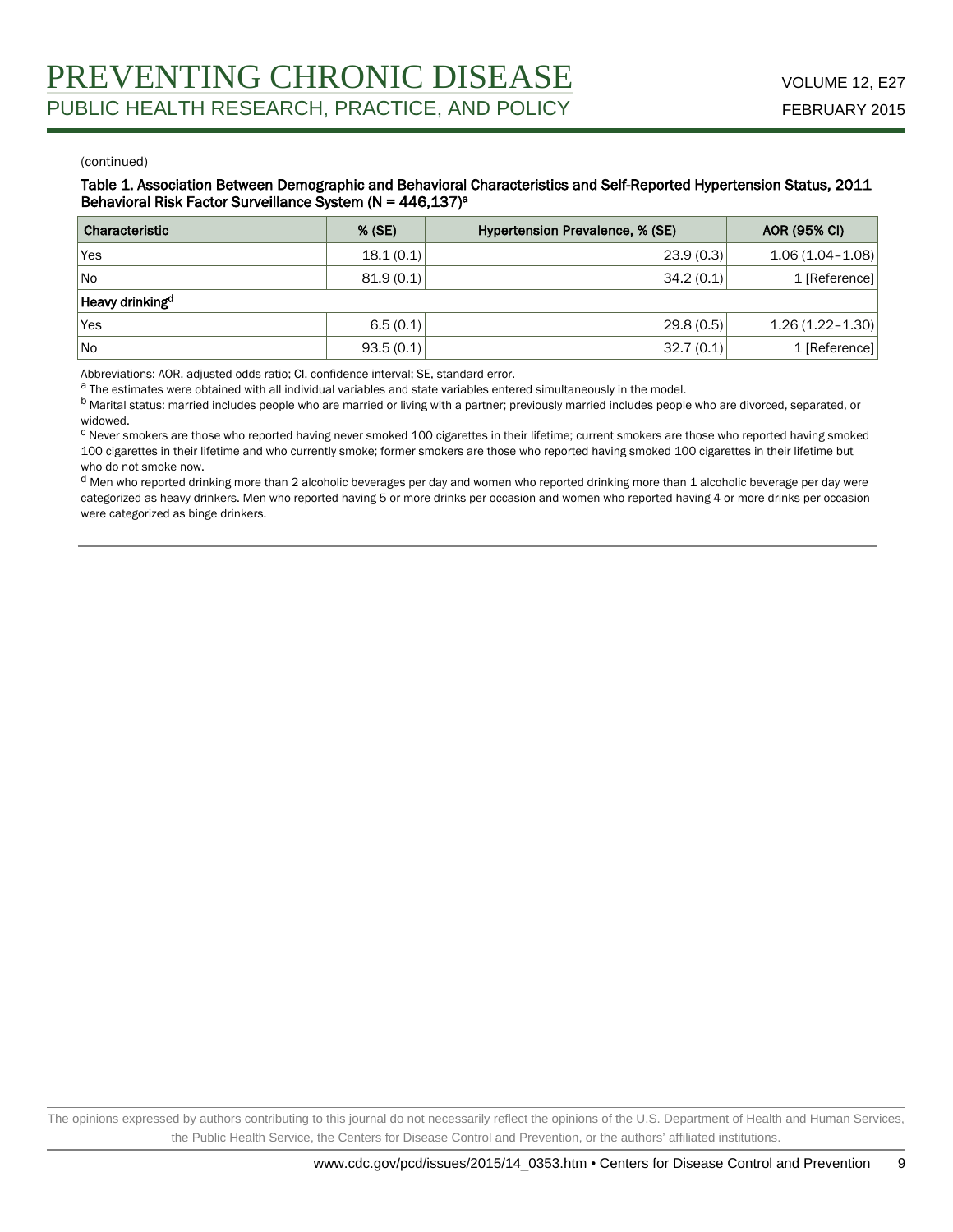### Table 2. Estimates<sup>a</sup> of Self-Reported Hypertension in Association with State Socioeconomic Indicators Among US Community-Dwelling Adults, 2011 Behavioral Risk Factor Surveillance System (N = 446,137)

| Indicator                                 | AOR (95% Confidence Interval), GLIMMIX <sup>b</sup> | AOR (95% Confidence Interval), RLOGIST <sup>c</sup> |  |  |  |
|-------------------------------------------|-----------------------------------------------------|-----------------------------------------------------|--|--|--|
| Median household income, \$               |                                                     |                                                     |  |  |  |
| ≤43,225                                   | $1.16(1.08 - 1.25)$                                 | $1.22(1.17 - 1.28)$                                 |  |  |  |
| 43,226-46,438                             | $1.00(0.92 - 1.07)$                                 | $1.04(1.00 - 1.08)$                                 |  |  |  |
| 46,439-51,704                             | $0.93(0.86 - 1.00)$                                 | $0.99(0.94 - 1.03)$                                 |  |  |  |
| 51,705-58,813                             | $0.94(0.87 - 1.01)$                                 | $0.99(0.95 - 1.04)$                                 |  |  |  |
| ≥58,814                                   | 1 [Reference]                                       | 1 [Reference]                                       |  |  |  |
| Population below national poverty line, % |                                                     |                                                     |  |  |  |
| $\geq 18.7$                               | $1.14(1.04 - 1.24)$                                 | $1.14(1.09 - 1.19)$                                 |  |  |  |
| $16.5 - 18.6$                             | $1.09(1.00 - 1.19)$                                 | $1.08(1.03 - 1.12)$                                 |  |  |  |
| $13.9 - 16.4$                             | $1.03(0.95 - 1.13)$                                 | $1.03(0.99 - 1.08)$                                 |  |  |  |
| $11.9 - 13.8$                             | $0.95(0.87 - 1.04)$                                 | $0.92(0.88 - 0.96)$                                 |  |  |  |
| $\leq$ 11.8                               | 1 [Reference]                                       | 1 [Reference]                                       |  |  |  |
| Unemployment rate, %                      |                                                     |                                                     |  |  |  |
| $\geq 10.8$                               | $1.10(0.99 - 1.22)$                                 | $1.03(0.99 - 1.07)$                                 |  |  |  |
| $9.6 - 10.7$                              | $1.09(0.99 - 1.21)$                                 | $1.03(0.99 - 1.07)$                                 |  |  |  |
| $8.4 - 9.5$                               | $1.09(0.98 - 1.20)$                                 | $1.00(0.96 - 1.04)$                                 |  |  |  |
| $7.0 - 8.3$                               | $1.01(0.92 - 1.12)$                                 | $1.00(0.95 - 1.04)$                                 |  |  |  |
| $≤6.9$                                    | 1 [Reference]                                       | 1 [Reference]                                       |  |  |  |

Abbreviation: AOR, adjusted odds ratio.

a The estimates were obtained with adjustment for individual characteristics, including age, sex, race/ethnicity, employment status, education attainment, marital status, household income, fruit and vegetable intake, leisure physical activity, body mass index category, smoking status, binge drinking, and heavy drinking. The state socioeconomic indicators were obtained from the 2011 American Community Survey.

<sup>b</sup> Generalized linear mixed models (GLMM) using PROC GLIMMIX in SAS (SAS Institute, Inc).

c SUDAAN's RLOGIST procedure (RTI International).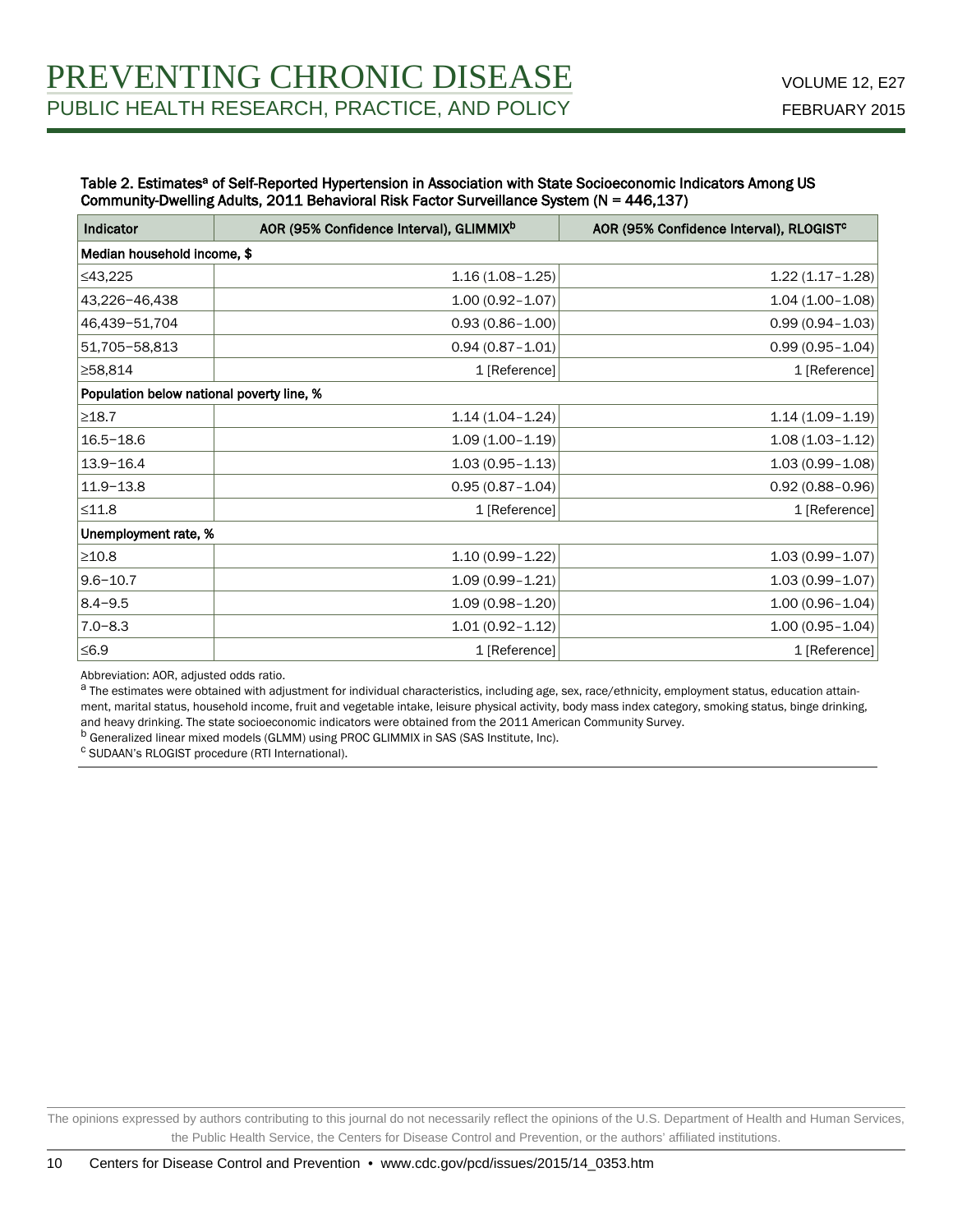#### Table 3. Association<sup>a</sup> Between State Socioeconomic Status Variables and Individual Variables on Odds of Self-Reported Hypertension, 2011 Behavioral Risk Factor Surveillance System (N = 446,137)

| <b>Individual Characteristic</b>                                                                                                                           | <b>Population Below National Poverty</b><br>Line $\geq$ 16.5% vs Others, AOR (95%<br>CI) | P Value <sup>b</sup> | <b>Median Household Income</b><br>≤\$43,225 vs Others, AOR (95% CI) | <b>P</b> Value <sup>b</sup> |
|------------------------------------------------------------------------------------------------------------------------------------------------------------|------------------------------------------------------------------------------------------|----------------------|---------------------------------------------------------------------|-----------------------------|
| <b>Sex</b>                                                                                                                                                 |                                                                                          |                      |                                                                     |                             |
| Male                                                                                                                                                       | $1.08(1.02 - 1.15)$                                                                      |                      | $1.15(1.08 - 1.22)$                                                 | < .001                      |
| Female                                                                                                                                                     | $1.16(1.10 - 1.23)$                                                                      | < .001               | $1.27(1.19 - 1.35)$                                                 |                             |
| Age, y                                                                                                                                                     |                                                                                          |                      |                                                                     |                             |
| $18 - 34$                                                                                                                                                  | $1.00(0.94 - 1.07)$                                                                      |                      | $1.04(0.97 - 1.12)$                                                 | < .001                      |
| $35 - 44$                                                                                                                                                  | $1.20(1.12 - 1.28)$                                                                      |                      | $1.39(1.29 - 1.49)$                                                 |                             |
| 45-54                                                                                                                                                      | $1.15(1.08 - 1.23)$                                                                      | < .001               | $1.25(1.17 - 1.34)$                                                 |                             |
| 55-64                                                                                                                                                      | $1.15(1.08 - 1.22)$                                                                      |                      | $1.23(1.15 - 1.32)$                                                 |                             |
| ≥65                                                                                                                                                        | $1.11(1.04 - 1.18)$                                                                      |                      | $1.16(1.08 - 1.24)$                                                 |                             |
| Race/ethnicity                                                                                                                                             |                                                                                          |                      |                                                                     |                             |
| White, non-Hispanic                                                                                                                                        | $1.13(1.07 - 1.20)$                                                                      |                      | $1.22(1.14 - 1.29)$                                                 | .67                         |
| Black, non-Hispanic                                                                                                                                        | $1.08(1.01 - 1.16)$                                                                      | .003                 | $1.18(1.10 - 1.28)$                                                 |                             |
| Hispanic                                                                                                                                                   | $1.04(0.96 - 1.12)$                                                                      |                      | $1.19(1.08 - 1.32)$                                                 |                             |
| Other, non-Hispanic                                                                                                                                        | $1.18(1.09 - 1.28)$                                                                      |                      | $1.17(1.07 - 1.29)$                                                 |                             |
| Marital status <sup>c</sup>                                                                                                                                |                                                                                          |                      |                                                                     |                             |
| Married                                                                                                                                                    | $1.14(1.08 - 1.21)$                                                                      |                      | $1.22(1.15 - 1.30)$                                                 |                             |
| Previously married                                                                                                                                         | $1.15(1.08 - 1.22)$                                                                      | < .001               | $1.22(1.14 - 1.31)$                                                 | .01                         |
| Never married                                                                                                                                              | $1.03(0.97 - 1.10)$                                                                      |                      | $1.14(1.06 - 1.23)$                                                 |                             |
| Education                                                                                                                                                  |                                                                                          |                      |                                                                     |                             |
| <high graduate<="" school="" td=""><td><math>1.04(0.97 - 1.11)</math></td><td></td><td><math>1.29(1.20 - 1.39)</math></td><td rowspan="4">.003</td></high> | $1.04(0.97 - 1.11)$                                                                      |                      | $1.29(1.20 - 1.39)$                                                 | .003                        |
| High school graduate                                                                                                                                       | $1.16(1.09 - 1.23)$                                                                      | < .001               | $1.22(1.15 - 1.31)$                                                 |                             |
| Some college                                                                                                                                               | $1.11(1.05 - 1.18)$                                                                      |                      | $1.17(1.09 - 1.25)$                                                 |                             |
| ≥College degree                                                                                                                                            | $1.13(1.06 - 1.20)$                                                                      |                      | $1.17(1.09 - 1.26)$                                                 |                             |
| Annual household income, \$                                                                                                                                |                                                                                          |                      |                                                                     |                             |
| $<$ 15,000                                                                                                                                                 | $1.14(1.06 - 1.22)$                                                                      | .003                 | $1.24(1.15 - 1.33)$                                                 | .30                         |
|                                                                                                                                                            |                                                                                          |                      |                                                                     |                             |

Abbreviations: AOR, adjusted odds ratio; CI, confidence interval.

a The estimates were obtained from generalized linear mixed models. The following terms were entered as predictors of self-reported hypertension: 1) individual characteristics (age, sex, race/ethnicity, employment status, education attainment, marital status, household income, fruit and vegetable intake, physical inactivity, body mass index category, smoking status, binge drinking, and heavy drinking); 2) the dummy state SES variable; 3) the interaction term of an individual characteristic times a state SES variable.

<sup>b</sup> A P value of <.05 indicates that the effect of a state SES variable is significantly different across categories of an individual characteristic.

<sup>c</sup> Marital status: married includes people who are married or living with a partner; previously married includes people who have been divorced, separated, or widowed.

<sup>d</sup> Never smokers are those who reported having never smoked 100 cigarettes in their lifetime; current smokers are those who reported having smoked 100 cigarettes in their lifetime and who currently smoke; former smokers are those who reported having smoked 100 cigarettes in their lifetime but who do not smoke now.

e Men who reported drinking more than 2 alcoholic beverages per day and women who reported drinking more than 1 alcoholic beverage per day were categorized as heavy drinkers. Men who reported having 5 or more drinks per occasion and women who reported having 4 or more drinks per occasion were categorized as binge drinkers.

(continued on next page)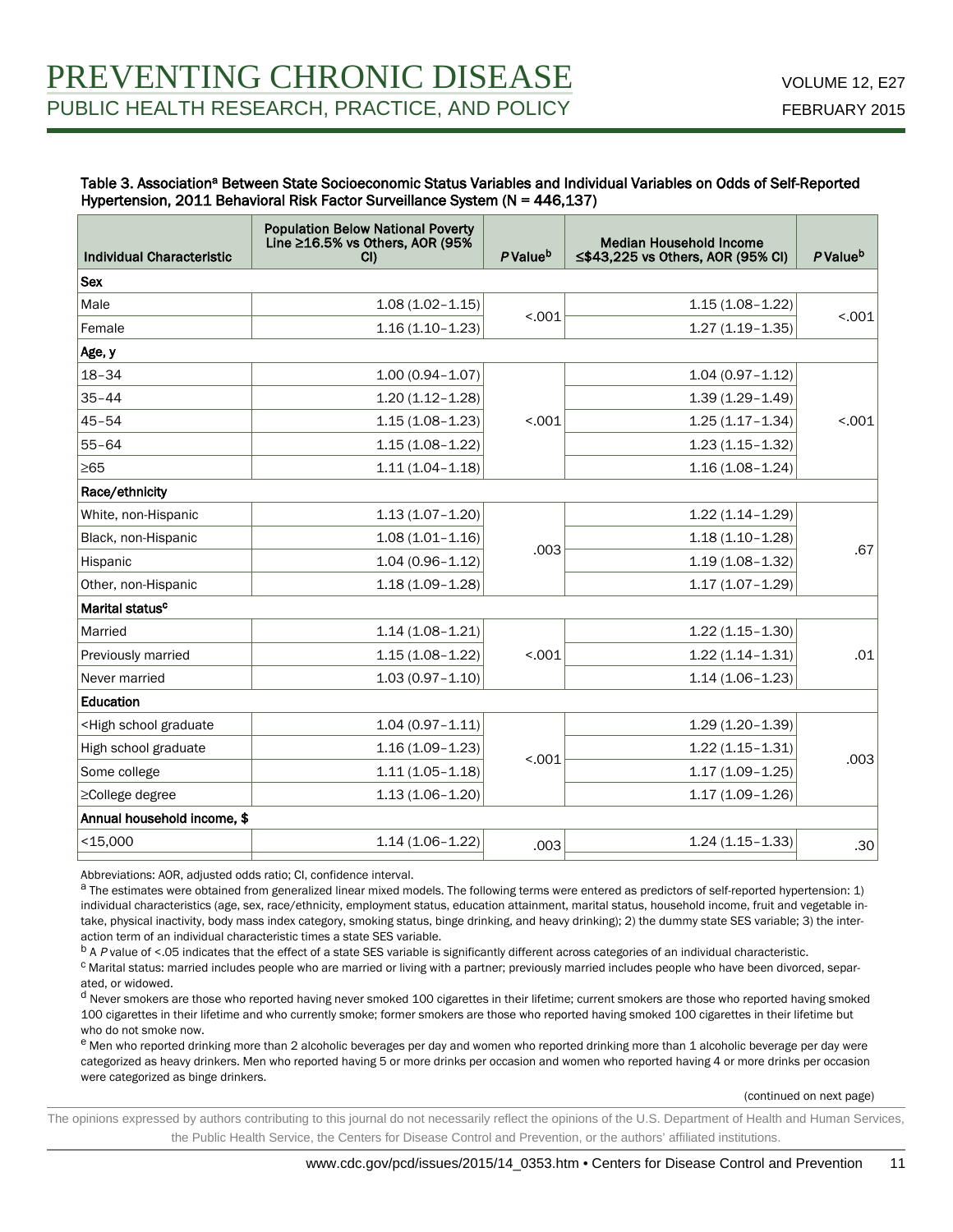#### Table 3. Association<sup>a</sup> Between State Socioeconomic Status Variables and Individual Variables on Odds of Self-Reported Hypertension, 2011 Behavioral Risk Factor Surveillance System (N = 446,137)

| <b>Individual Characteristic</b>                            | <b>Population Below National Poverty</b><br>Line $\geq$ 16.5% vs Others, AOR (95%<br>CI | P Value <sup>b</sup> | <b>Median Household Income</b><br>≤\$43,225 vs Others, AOR (95% CI) | <b>P</b> Value <sup>b</sup> |  |  |
|-------------------------------------------------------------|-----------------------------------------------------------------------------------------|----------------------|---------------------------------------------------------------------|-----------------------------|--|--|
| 15,000-24,999                                               | $1.14(1.07 - 1.22)$                                                                     |                      | $1.25(1.16 - 1.35)$                                                 |                             |  |  |
| 25,000-34,999                                               | $1.08(1.00 - 1.16)$                                                                     |                      | $1.18(1.10 - 1.27)$                                                 |                             |  |  |
| 35.000-49.999                                               | $1.10(1.03 - 1.18)$                                                                     |                      | $1.15(1.07 - 1.25)$                                                 |                             |  |  |
| ≥50.000                                                     | $1.15(1.09 - 1.22)$                                                                     |                      | $1.20(1.11 - 1.29)$                                                 |                             |  |  |
| Don't know/not sure/<br>missing                             | $1.05(0.98 - 1.13)$                                                                     |                      | $1.21(1.14 - 1.30)$                                                 |                             |  |  |
| <b>Employment status</b>                                    |                                                                                         |                      |                                                                     |                             |  |  |
| Employed                                                    | $1.11(1.05 - 1.18)$                                                                     |                      | $1.24(1.14 - 1.35)$                                                 |                             |  |  |
| Unemployed                                                  | $1.06(0.98 - 1.14)$                                                                     |                      | $1.09(1.00 - 1.18)$                                                 |                             |  |  |
| Retired                                                     | $1.11(1.04 - 1.18)$                                                                     | < .001               | $1.16(1.09 - 1.25)$                                                 | < 0.001                     |  |  |
| Unable to work                                              | $1.30(1.20 - 1.40)$                                                                     |                      | $1.38(1.27 - 1.50)$                                                 |                             |  |  |
| Other                                                       | $1.11(1.03 - 1.20)$                                                                     |                      | $1.21(1.13 - 1.28)$                                                 |                             |  |  |
| Quintiles of servings of fruit and vegetable intake per day |                                                                                         |                      |                                                                     |                             |  |  |
| $ 0 - 1.66 $                                                | $1.14(1.07 - 1.22)$                                                                     |                      | $1.21(1.13 - 1.29)$                                                 |                             |  |  |
| $1.67 - 2.53$                                               | $1.11(1.04 - 1.18)$                                                                     |                      | $1.21(1.13 - 1.30)$                                                 |                             |  |  |
| $ 2.54 - 3.41$                                              | $1.12(1.05 - 1.20)$                                                                     | .53                  | $1.20(1.12 - 1.29)$                                                 | .99 <sub>1</sub>            |  |  |
| $3.42 - 4.70$                                               | $1.10(1.03 - 1.18)$                                                                     |                      | $1.20(1.12 - 1.29)$                                                 |                             |  |  |
| $4.71 - 39.0$                                               | $1.13(1.06 - 1.21)$                                                                     |                      | $1.21(1.12 - 1.31)$                                                 |                             |  |  |
| Body mass index category (kg/m <sup>2</sup> )               |                                                                                         |                      |                                                                     |                             |  |  |
| Underweight (<18.5)                                         | $1.29(1.12 - 1.49)$                                                                     |                      | $1.24(1.05 - 1.46)$                                                 |                             |  |  |
| Normal weight (18.5-24.9)                                   | $1.13(1.06 - 1.19)$                                                                     |                      | $1.20(1.12 - 1.28)$                                                 | .60                         |  |  |
| Overweight (25.0-29.9)                                      | $1.12(1.05 - 1.19)$                                                                     | .15                  | $1.23(1.15 - 1.31)$                                                 |                             |  |  |
| Obese $(\geq 30.0)$                                         | $1.11(1.05 - 1.18)$                                                                     |                      | $1.19(1.12 - 1.28)$                                                 |                             |  |  |
| Smoking status <sup>d</sup>                                 |                                                                                         |                      |                                                                     |                             |  |  |

Abbreviations: AOR, adjusted odds ratio; CI, confidence interval.

a The estimates were obtained from generalized linear mixed models. The following terms were entered as predictors of self-reported hypertension: 1) individual characteristics (age, sex, race/ethnicity, employment status, education attainment, marital status, household income, fruit and vegetable intake, physical inactivity, body mass index category, smoking status, binge drinking, and heavy drinking); 2) the dummy state SES variable; 3) the interaction term of an individual characteristic times a state SES variable.

<sup>b</sup> A P value of <.05 indicates that the effect of a state SES variable is significantly different across categories of an individual characteristic.

<sup>c</sup> Marital status: married includes people who are married or living with a partner; previously married includes people who have been divorced, separated, or widowed.

<sup>d</sup> Never smokers are those who reported having never smoked 100 cigarettes in their lifetime; current smokers are those who reported having smoked 100 cigarettes in their lifetime and who currently smoke; former smokers are those who reported having smoked 100 cigarettes in their lifetime but who do not smoke now.

<sup>e</sup> Men who reported drinking more than 2 alcoholic beverages per day and women who reported drinking more than 1 alcoholic beverage per day were categorized as heavy drinkers. Men who reported having 5 or more drinks per occasion and women who reported having 4 or more drinks per occasion were categorized as binge drinkers.

(continued on next page)